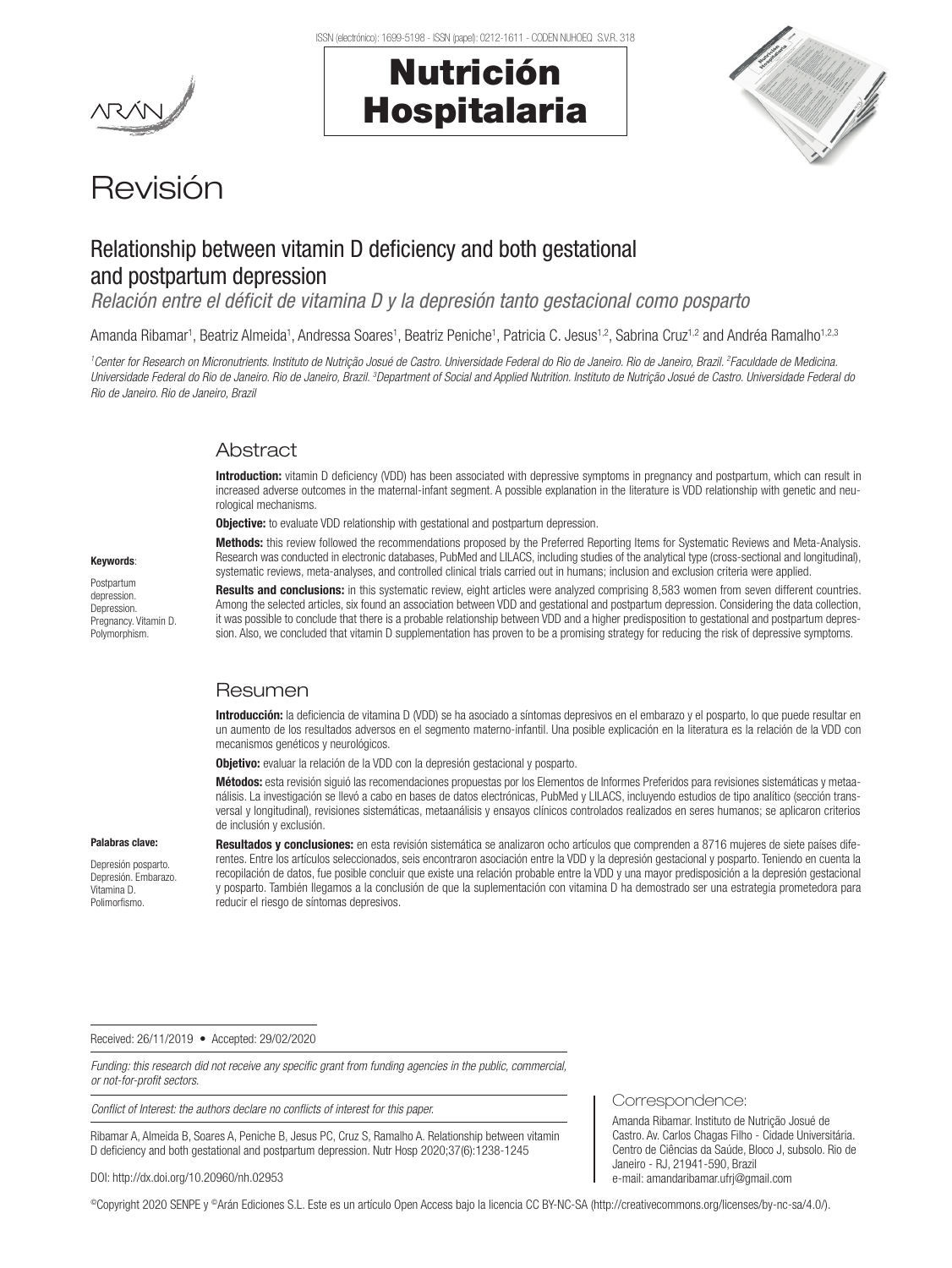## **INTRODUCTION**

Gestational depression affects about 10 % to 15 % of women (1), and postpartum depression ranges from 5 % to 20 % worldwide, while in Brazil it varies from 12 % to 25 % (2). Symptoms of both gestational and postpartum depression range from lack of appetite to thoughts of death or suicide (1,2).

During the gestational and postpartum periods depression is associated with an increase in morbidity, maternal-infant impairment, and adverse outcomes such as premature childbirth, low birth weight, and intrauterine growth restriction (3,4), in addition to an increased risk of preeclampsia and cesarean section (5).

Studies also have shown that low serum concentrations of vitamin D (25(OH)D) were associated with depression (6), and that there is a positive relationship between serum concentrations of 25(OH)D and mental health indicators (7,8).

The literature has shown that vitamin D deficiency (VDD) during pregnancy may affect about 84 % of the maternal-infant segment, and that there is an association between VDD and depressive symptoms (9). Increased nutritional demands to meet the needs of the conceptus makes pregnant women more prone to VDD and consequently to associated depressive symptoms (10,11).

There is evidence linking the metabolically active form of vitamin D (1,25(OH)2D) to the activation of gene expression for tyrosine hydroxylase, an enzyme regulating the production of various neurotransmitters such as dopamine, adrenaline, and norepinephrine, all involved in the pathophysiology of mood and its disorders. Such findings suggest that vitamin D can minimize depressive symptoms by stimulating the genes that produce neurotransmitters (12).

In view of the above, this systematic review aims to evaluate the relationship between VDD and the triggering of gestational and postpartum depression, as well as the role of vitamin D supplementation in the reduction of depressive symptoms, considering the lack of studies with this joint approach.

#### METHODS

This review follows the recommendations of the Preferred Reporting Items for Systematic Reviews and Meta-Analysis (PRIS-MA) and consists of evaluating the relationship between VDD and the occurrence of gestational and postpartum depression. Articles were selected through research into the PubMed and LILACS electronic databases, and included analytical (cross-sectional and longitudinal), prospective, case-control, cohort, descriptive, and exploratory studies in addition to controlled clinical trials carried out in humans. It excluded animal studies, studies with poorly-defined methodology, studies that evaluated the supplementation of other micronutrients besides vitamin D, and studies that evaluated vitamin D only from dietary sources.

The terms used for the bibliographic search were proposed by Health Descriptors for terms in Portuguese and Medical Subject Headings for terms in English (Table I). The search expressions

were elaborated by combining the descriptors or using them in isolation. The bibliographical research took place from October 28, 2017 to February 26, 2018 without delimitation per year of study or language.

The data collection process was initially carried out by reading the titles and abstracts of the available studies. The articles selected (Fig. 1) in this first stage after reading their abstracts were separated for full analysis so that relevant publications could be identified in accordance with the inclusion/exclusion criteria. Additionally, the lists of references for each article included in the review were consulted (Fig. 1).

For this study, VDD was defined as serum concentrations of 25(OH)D below 20 ng/mL, insufficiency as 25(OH)D levels from 21 to 29 ng/mL, and sufficiency as serum 25(OH)D levels greater than or equal to 30 ng/mL, according to the proposal by Holick et al. (13).

|  | <b>Table I.</b> Keywords used to search<br>databases |  |
|--|------------------------------------------------------|--|
|  | Gestação   Vitamina D OR 25(OH)   Depre              |  |

|                                   | Gestação  | Vitamina D OR 25(OH) | Depressão  |
|-----------------------------------|-----------|----------------------|------------|
| <b>Descritores</b>                |           |                      |            |
| em saúde                          | Gestação  |                      | Depressão  |
|                                   | Gestação  | Vitamina D           | Depressão  |
| <b>Medical</b>                    | Pregnancy | Vitamin D OR 25(OH)  | Depression |
|                                   |           |                      |            |
| <b>Subject</b><br><b>Headings</b> | Pregnancy |                      | Depression |
|                                   | Pregnancy | Vitamin D            | Depression |



#### Figure 1.

Diagram of the selection process and review of articles.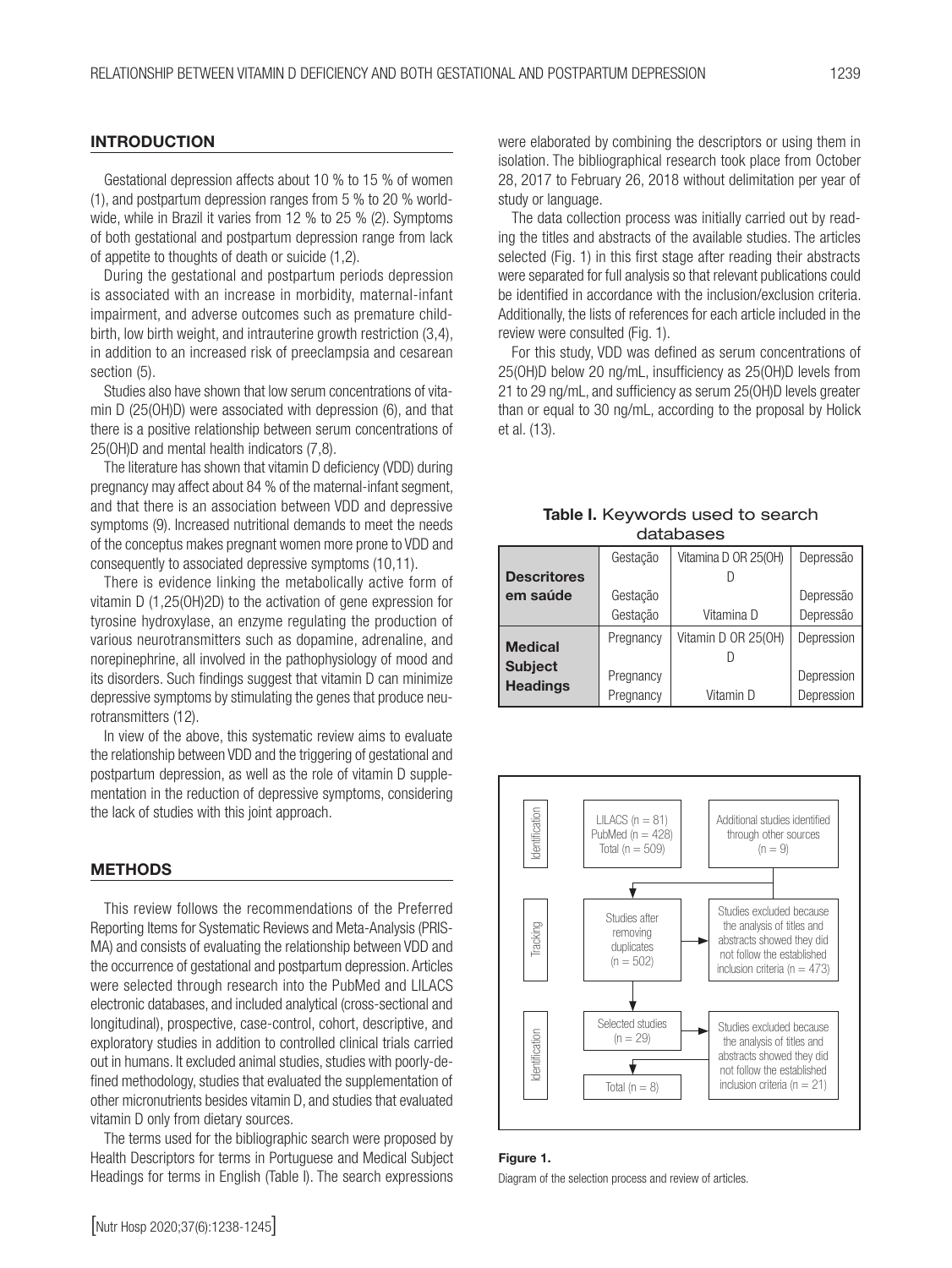#### RESULTS

In this systematic review, after establishing the inclusion and exclusion criteria, eight studies were included (Fig. 1), with two studies dealing with pregnancy and six with postpartum. Among them, only two studies evaluated the effect of supplementation. The selected articles comprised different types of studies, such as prospective (14), case-control (15), cross-sectional (16), cohort (17,18,19), randomized clinical trial (20), and descriptive exploratory (21) studies. They amounted to a total of 8,716 women from seven different countries.

These studies evaluated the impact of VDD on the gestational and postpartum periods, and their results are shown in table II.

#### **DISCUSSION**

# BRAIN MECHANISMS, VITAMIN D AND DEPRESSION

There has been an increasing number of studies reporting an association between vitamin D and depression (7,22-32), as well as existing correlations between the adequacy of serum 25(OH)D concentrations and better scores in mental health indicators (33).

The active metabolite 1,25(OH)2D is present in different tissues, originating from 25(OH)D (22). Subsequently to its formation, 1,25(OH)2D binds vitamin D receptors (VDRs) in target tissues to regulate gene transcription and structures inside cellular membranes, thus mediating a series of non-genomic responses. VDRs are present in most tissues and cells in the body, and in the brain area they have some specificity in the prefrontal cortex, hippocampus, cingulate gyrus, thalamus, hypothalamus, and substantia nigra, with many of these areas being involved in the pathophysiology of depression (34).

Most of these brain areas also showed important immunoreactivity for the enzyme 1-alpha-hydroxylase, capable of metabolizing 25(OH)D into 1,25(OH)2D (12,15), thus suggesting that 1,25(OH)2D probably has autocrine and/or paracrine activity in these areas (12).

One of the functions of vitamin D is to control the formation of serotonin, a neurotransmitter strongly associated with social behavior, which is another feature of the association between VDD and depression. Cerebral serotonin is synthesized from tryptophan by the action of tryptophan hydroxylase-2 gene expression. In this context, vitamin D plays an important role in the activation of tryptophan hydroxylase-2, which raises the hypothesis that vitamin D may prevent depression while maintaining serotonin at adequate levels (35-37).

Another important function of vitamin D is to prevent hypermethylation of gene promoters, some of which play an important role in the function of GABAergic neurons (38), a fact that may explain the decline in the size and number of GABAergic neurons occurring in depression (39,40). Such epigenetic alterations can lead to a decline in the expression of primary signaling proteins, which is characteristic of many neural disorders, including depression (38,41,42).

Another evidence of the above association relates to the onset and progression of depression, which seems to depend on an increase in Ca*2*+ in neuronal cells. These high levels would act by reducing protein synthesis, which possibly explains the decline in function and number of GABA neurons, to be described later (39).

Evidence has shown that vitamin D acts by maintaining Ca*2*<sup>+</sup> homeostasis. One of its primary functions is the regulation of the expression of Ca*2*+ signaling components, which function by keeping low cytosolic calcium concentrations in the resting state (22). This has been corroborated by studies showing that vitamin D can increase the expression of plasma membrane-bound calcium-ATPase (PMCA) and sodium-calcium exchanger (NCX1), two mechanisms responsible for eliminating Ca*2*+, and calbindin D-9k, calbindin D-28k, and parvalbumin, important Ca*2*+ buffers in the cytoplasm of neurons (43-46).

In VDD, the expression of CaV1.2 and CaV1.3 channels is increased, and Ca*2*+ pumps and buffers are reduced, these being changes that can contribute to high Ca*2*+ levels, a characteristic of depression (47).

Based on these findings, evidence has suggested that vitamin D can prevent depression by reducing neural levels of Ca*2*+. Considering that in VDD an elevation of Ca*2*+ levels in neuronal cells has been reported, such aspects may explain its connection with depression (22).

# GENETICS, VITAMIN D AND DEPRESSION

The analysis of polymorphisms has shown different results for each population studied. For this reason, it is appropriate to calculate the genotype frequencies of VDR for each population. A study has found that polymorphism in exon 2 is the only VDR polymorphism that alters the structure of the receiver, and the FokI restriction enzyme is used for its determination (48). However, studies performed by Can et al. (49) did not confirm the hypothesis that vitamin D levels and the FokI polymorphism of the VDR gene play any role in the etiology of depressive disorder.

Glocke, Melanie, et al. (50), when analyzing the VDR FokI polymorphism (rs2228570), found a significantly lower prevalence of depression in AA and GA allele carriers when compared to GG allele carriers, among whom up to 40 % of male and female GG carriers and 15 % of female GG carriers had developed depression.

Monticielo (51) has pointed out that the ff genotype was associated with the highest serum concentrations of 25(OH)D when compared to the FF genotype. In Turkey, a study carried out by Dayangaç D, et al. (2002) with 100 healthy individuals reported that the prevalence of the VDR FF genotype acounted to 55 % of individuals, and Ahmadi et al. (2012) (53) has noted the association of bipolar disorder with reduced gene expression of dopamine receptor D1 in patients with the FF genotype. Can et al. (2017) found similar results; however, no difference was observed in genotypical distribution between patients and controls (49).

Furthermore, there is a hypothesis that single nucleotide polymorphisms (SNPs) may impair the conversion of 25(OH)D to 1,25(OH)2D in some populations.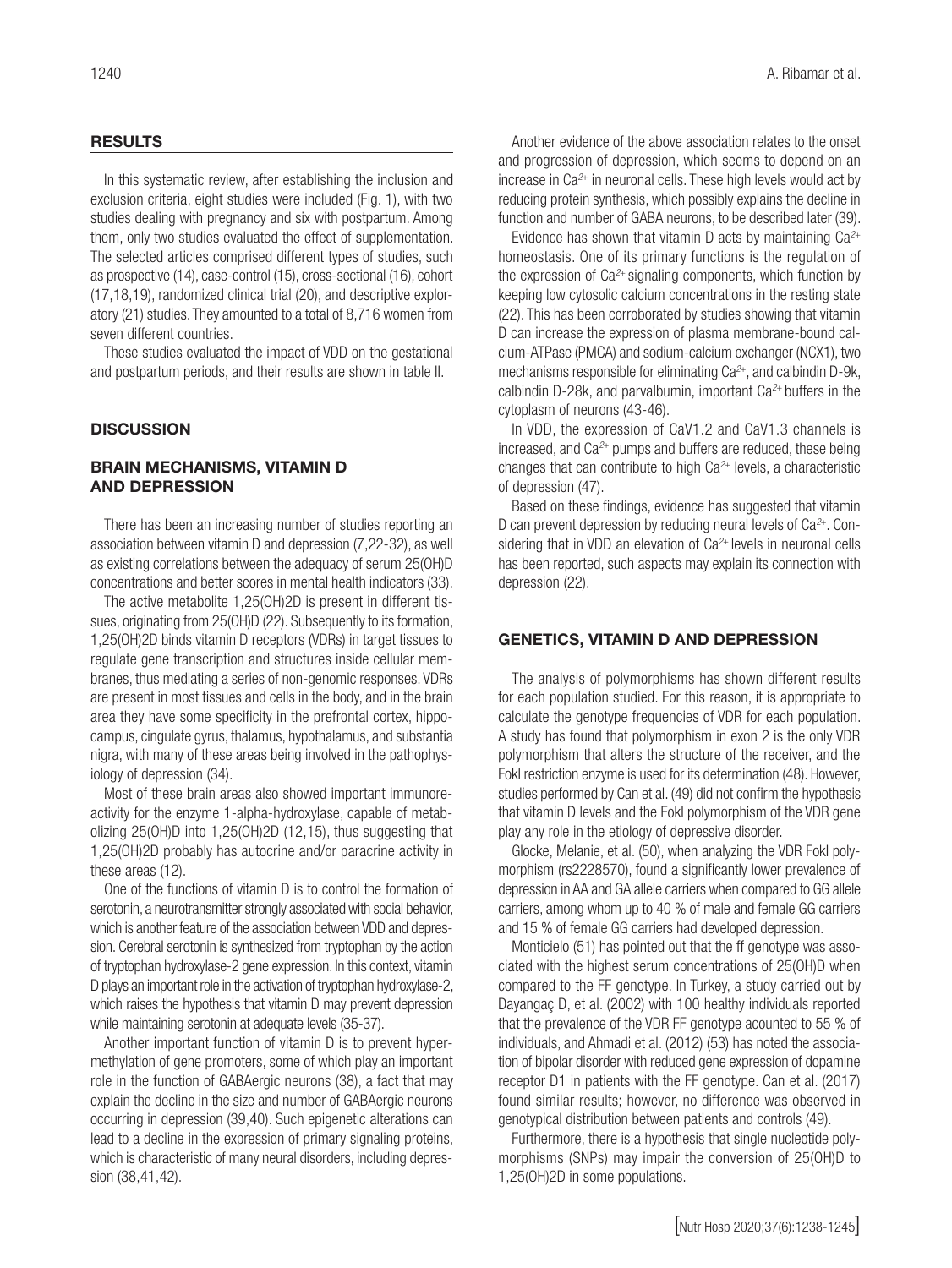| Jescription and main results of the studies included in the systematic revie- |  |
|-------------------------------------------------------------------------------|--|
| Table II. Description                                                         |  |
|                                                                               |  |
|                                                                               |  |

|                                 |                            |                              |                                          | Table II. Description                          |                                   | and main results of the studies included in the systematic review                                                                                                                                                    |                       |                                                                             |                                                                                                                                                                                                                                                                                                                                                                                                                                                                       |
|---------------------------------|----------------------------|------------------------------|------------------------------------------|------------------------------------------------|-----------------------------------|----------------------------------------------------------------------------------------------------------------------------------------------------------------------------------------------------------------------|-----------------------|-----------------------------------------------------------------------------|-----------------------------------------------------------------------------------------------------------------------------------------------------------------------------------------------------------------------------------------------------------------------------------------------------------------------------------------------------------------------------------------------------------------------------------------------------------------------|
|                                 | Study                      | Type of<br>study             | Location of<br>clinical trial            | $\overline{5}$<br>Supplementati<br>period      | Vitamin D<br>dosage               | Supplementation results                                                                                                                                                                                              | participants<br>No of | dosage method<br>25 (OH) D                                                  | Results                                                                                                                                                                                                                                                                                                                                                                                                                                                               |
| [Nutr Hosp 2020;37(6):1238-1245 | Varizi et al.<br>$(20)$    | Randomized<br>clinical trial | Shiraz, Iran                             | From 26th to 28th<br>PW through to<br>delivery | 2000 IU D3                        | Vitamin D group $(17.46 \pm 10.0)$<br>versus control group (12.07 $\pm$<br>Vitamin D group (12.84 $\pm$ 7.9)<br>versus control group (1.89 ±<br>5.98) at delivery $(p = 0.001)$<br>6.40) at baseline ( $p = 0.63$ ). | 169                   | CLIA                                                                        | $\infty$<br>compared to the control group at the<br>$38^{\text{th}} - 40^{\text{th}}$ PW (p = 0.01); also at 4 and<br>The vitamin D group had a greater<br>reduction in depression scores as<br>weeks after delivery ( $p < 0.001$ )                                                                                                                                                                                                                                  |
|                                 | Brandenbarg<br>et al. (16) | sectional<br>Cross-          | Amsterdam,<br>Netherlands<br>The         | supplementation<br>Without                     | supplementation<br>Without        |                                                                                                                                                                                                                      | 4,101                 | AC-57F1; IDS Ltd,<br>method (OCTEIA<br>immunoassay<br>Boldon, UK)<br>Enzyme | Higher prevalence of depressive symptoms<br>OR of 1.05 (95 % Cl, 1.02-1.08) for each<br>analyses revealed a linear trend, with an<br>1.85) when compared with women with<br>(OR, 1.48; 95 % Cl, 1.13-1.95) and VD<br>insufficiency (OR, 1.44; 95 % Cl, 1.12-<br>during pregnancy in women with VDD<br>10-nM decrease in vitamin D status<br>adequate concentrations. Additional                                                                                       |
|                                 | Murphy et al.<br>(21)      | Descriptive<br>exploratory   | Charleston,<br>Carolina,<br>South<br>USA | 4-6 weeks after<br>delivery                    | 400 (G1); 2000<br>(G2); 6000 (G3) | G1 35,7 % Insufficient<br>G2 35,7 % Insufficient<br>G3 28,6 % Insufficient                                                                                                                                           | $\sqrt{6}$            | RIA                                                                         | $0.3$ , t (388) = 2.3, $p = 0.02$ ). Mothers with<br>lower levels of vitamin D had higher EPDS<br>Reduced risk of postpartum depression in<br>sum scores over time than mothers with<br>women supplemented in G3 ( $D = 0.8 \pm$<br>higher vitamin D levels ( $p = 0.02$ )                                                                                                                                                                                            |
|                                 | Gur et al.<br>(14)         | Prospective                  | Izmir, Turkey                            | supplementation<br>Without                     | supplementation<br>Without        |                                                                                                                                                                                                                      | 687                   | ELISA                                                                       | VDD can be associated with increased risk<br>6th week, and 6th month PP ( $p = 0.003$ ,<br>of depressive symptoms in the 1st week,<br>$0.004, < 0.001$ , respectively)                                                                                                                                                                                                                                                                                                |
|                                 | Robinson et<br>al. (18)    | Cohort                       | Australia<br>Perth,                      | supplementation<br>Without                     | supplementation<br>Without        |                                                                                                                                                                                                                      | 929                   | Immunodiagnostic<br>immunoassay<br>Systems Ltd<br>Enzyme<br>kit from        | more likely to report six or more depressive<br>Women who were in the lowest quartile for<br>VD status at the 18 <sup>th</sup> PW were significantly<br>women in the lowest quartile for vitamin D<br>status ( $p = 0.93$ , 95 % Cl = 0.27, 1.58).<br>and depression symptoms ( $p < 0.05$ ) for<br>symptoms in the PPD (OR $= 2.19$ , 95%<br>Inverse association between 25(OH)-VD<br>$Cl = 1.26, 3.78$ ) when compared with<br>women in the highest quartile for VD |
|                                 |                            |                              |                                          |                                                |                                   |                                                                                                                                                                                                                      |                       |                                                                             | (Continuation in the next page)                                                                                                                                                                                                                                                                                                                                                                                                                                       |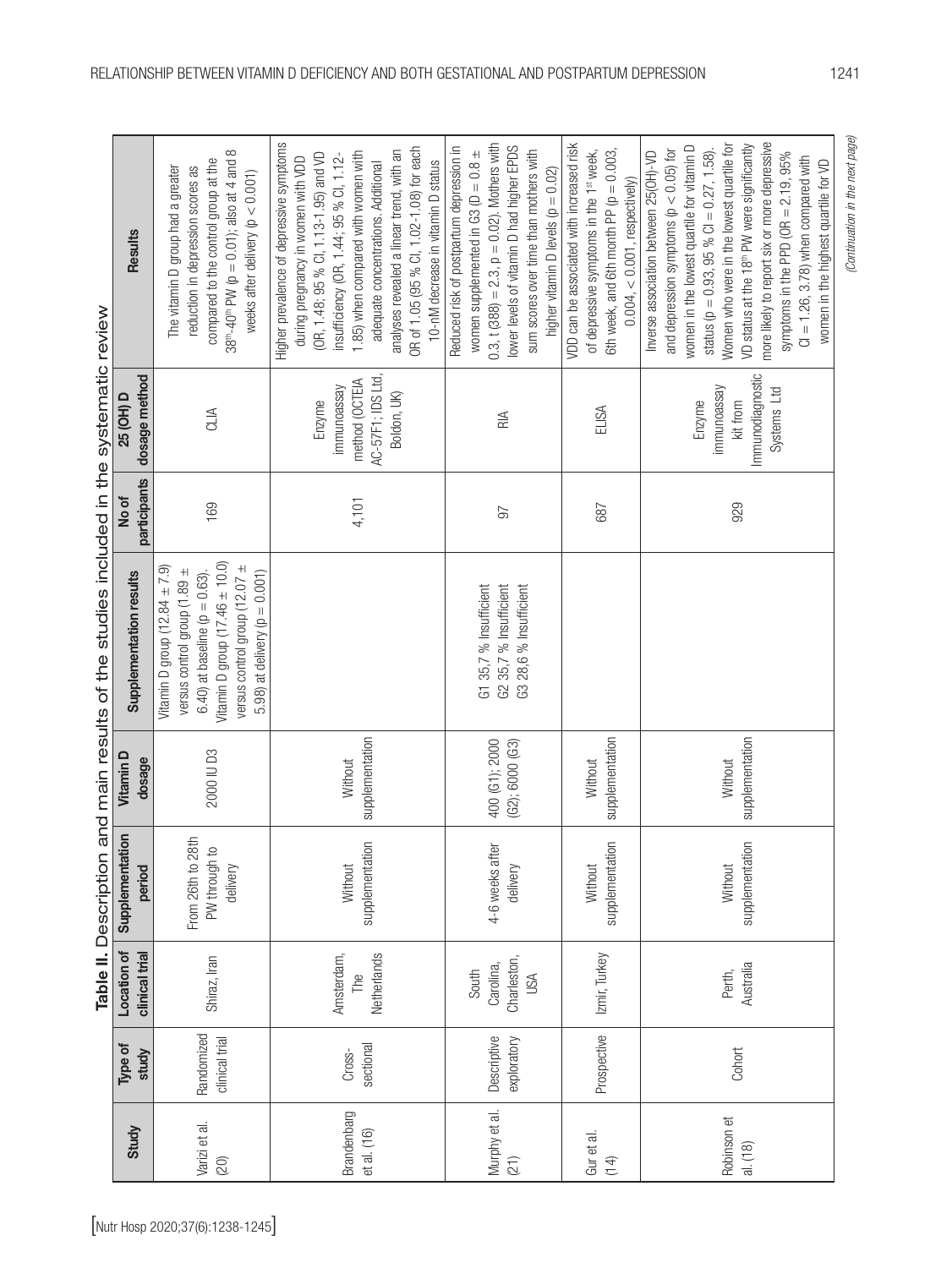|                |              |                |                                                                                       |                  | Table II (Cont). Description and main results of the studies included in the systematic review                                                                                                                   |        |                              |                                                                                                                                                                                               |
|----------------|--------------|----------------|---------------------------------------------------------------------------------------|------------------|------------------------------------------------------------------------------------------------------------------------------------------------------------------------------------------------------------------|--------|------------------------------|-----------------------------------------------------------------------------------------------------------------------------------------------------------------------------------------------|
| Study          | Type of      |                | Location of Supplementation                                                           | <b>Vitamin D</b> | Supplementation results                                                                                                                                                                                          | ័<br>≥ | 25 (OH) D                    | <b>Results</b>                                                                                                                                                                                |
|                | study        | clinical trial | period                                                                                | dosage           |                                                                                                                                                                                                                  |        | participants   dosage method |                                                                                                                                                                                               |
| Nielsen et al. | Case-control | Denmark        | Without                                                                               | Without          |                                                                                                                                                                                                                  | 1,480  | LC-MSMS                      | There was no significant association                                                                                                                                                          |
| (15)           |              |                | supplementation                                                                       | supplementation  |                                                                                                                                                                                                                  |        |                              | between VDD and risk of PPD ( $p = 0.08$ )                                                                                                                                                    |
|                |              |                |                                                                                       |                  |                                                                                                                                                                                                                  |        |                              | There was no significant association                                                                                                                                                          |
| Gould et al.   |              |                | Without                                                                               | Without          |                                                                                                                                                                                                                  |        |                              | between VDD and risk of PPD after six                                                                                                                                                         |
|                | Cohort       | Australia      |                                                                                       |                  |                                                                                                                                                                                                                  | 1,040  | HPLC-MS                      | weeks (ARR: 0.92, 95 % Cl: 0.84-1.02;                                                                                                                                                         |
| (19)           |              |                | supplementation                                                                       | supplementation  |                                                                                                                                                                                                                  |        |                              | $p = 0.11$ ) and six months (ARR 0.96; 95 %                                                                                                                                                   |
|                |              |                |                                                                                       |                  |                                                                                                                                                                                                                  |        |                              | Cl: $0.88 - 1.05$ ; $p = 0.41$ ) after delivery                                                                                                                                               |
|                |              |                |                                                                                       |                  |                                                                                                                                                                                                                  |        | E601 modular                 | Increased risk of high EPDS scores in                                                                                                                                                         |
|                |              |                | Without                                                                               | Without          |                                                                                                                                                                                                                  |        | analyser (Roche              |                                                                                                                                                                                               |
| Fu et al. (17) | Cohort       | Beijing, China | supplementation                                                                       | supplementation  |                                                                                                                                                                                                                  | 213    | Diagnostics,                 | women with serum 25(OH)D deficiency<br>during pregnancy (OR: 7.17; 95 %                                                                                                                       |
|                |              |                |                                                                                       |                  |                                                                                                                                                                                                                  |        | Mannheim,                    |                                                                                                                                                                                               |
|                |              |                |                                                                                       |                  |                                                                                                                                                                                                                  |        | Germany)                     | $Cl: 3.81 - 12.94$ ; $p < 0.0001$ )                                                                                                                                                           |
|                |              |                |                                                                                       |                  | PIV. pregnancy week; PP: postpartum; VD: vitamin D; VDD: vitamin D deficiency; G1; group 2; G2: group 2; G3: group 3; PPD: postpartum depression; EPDS: Edinburgh Postnatal Depression Scale; ARR: adjusted risk |        |                              |                                                                                                                                                                                               |
|                |              |                | radioimmunoassay; HPLC-MS: high-performance liquid chromatography- mass spectroscopy. |                  |                                                                                                                                                                                                                  |        |                              | ratio; CI: confidence interval; OR: odds ratio; D: delta; CLIA; chemiluminescence immunoscence symplery tanden mass spectrometry; ELISA: enzyme-linked immunosorbent assay; RIA: rapid direct |
|                |              |                |                                                                                       |                  |                                                                                                                                                                                                                  |        |                              |                                                                                                                                                                                               |

As a consequence, despite high serum concentrations of 25(OH)D in these populations, 1,25(OH)2D levels remained below the recommended range, resulting in an increased risk of developing postpartum depression (54).

In the face of the current scenario, there is a need for further investigation on the role of polymorphisms and genetic alterations in VDD and depression.

# VITAMIN D DEFICIENCY AND GESTATIONAL **DEPRESSION**

During pregnancy and childhood, VDD can cause growth delay and skeletal deformities, as well as an increased risk of hip fracture in adulthood (34). In addition, studies have reported that there are receptors for 1,25(OH)2D and enzymes related to its hydroxylation, in the central nervous system, showing an effective role of vitamin D in the brain (20). Another study has pointed out that VDD may be associated with pathological, neurodegenerative, or psychiatric conditions such as depression (16).

Additionally, the third National Health and Nutrition Examination Survey analyzed 7,970 non-institutionalized US residents aged 15 to 39 years, and confirmed that people with VDD are at a significantly higher risk of showing depression than individuals with adequate serum levels of vitamin D (60). Reinforcing this association, a large cohort study suggested the possibility that VDD indicates an underlying biological susceptibility for depression, and this can be explained by the association between low vitamin D levels and presence and severity of depression that was observed in the study (61).

During pregnancy, due to increased demands to meet the needs of the fetus, VDD occurs most frequently. Thus, many studies have related depressive symptoms during pregnancy and postpartum with VDD (15-19). A recent study conducted in Iran showed that more than 80 % of women with gestational age between 26 and 28 weeks had VDD (20).

During pregnancy, vitamin D is transported to the fetus through the placenta in the form of 25(OH)D. At birth, there is a high correlation between the nutritional status of the mother for vitamin D and the infant's, as the concentration found in umbilical blood is about 80 % of that in maternal blood. This means that if vitamin D inadequacy occurred during pregnancy, the offspring would probably be deficient as well (56). In this context, a randomized, controlled, double-blind study of vitamin D supplementation in pregnant women with up to 16 weeks' gestation reported that neonatal 25(OH)D correlated significantly with maternal 25(OH)D, mainly 1 month before and in the postpartum (r2 1⁄4 0.6; OR 1⁄4 0.50). In short, the authors of the aforementioned study suggested that vitamin D supplementation during pregnancy should be 4,000 IU in order to achieve vitamin D sufficiency in both women and newborns (58). The prevalence of postpartum depression varies across the world. A systematic review conducted by Halbreich & Karkun (2006) reported a prevalence of up to 60 % due to the use of different scales and cutoff points to describe this psychological disorder (55).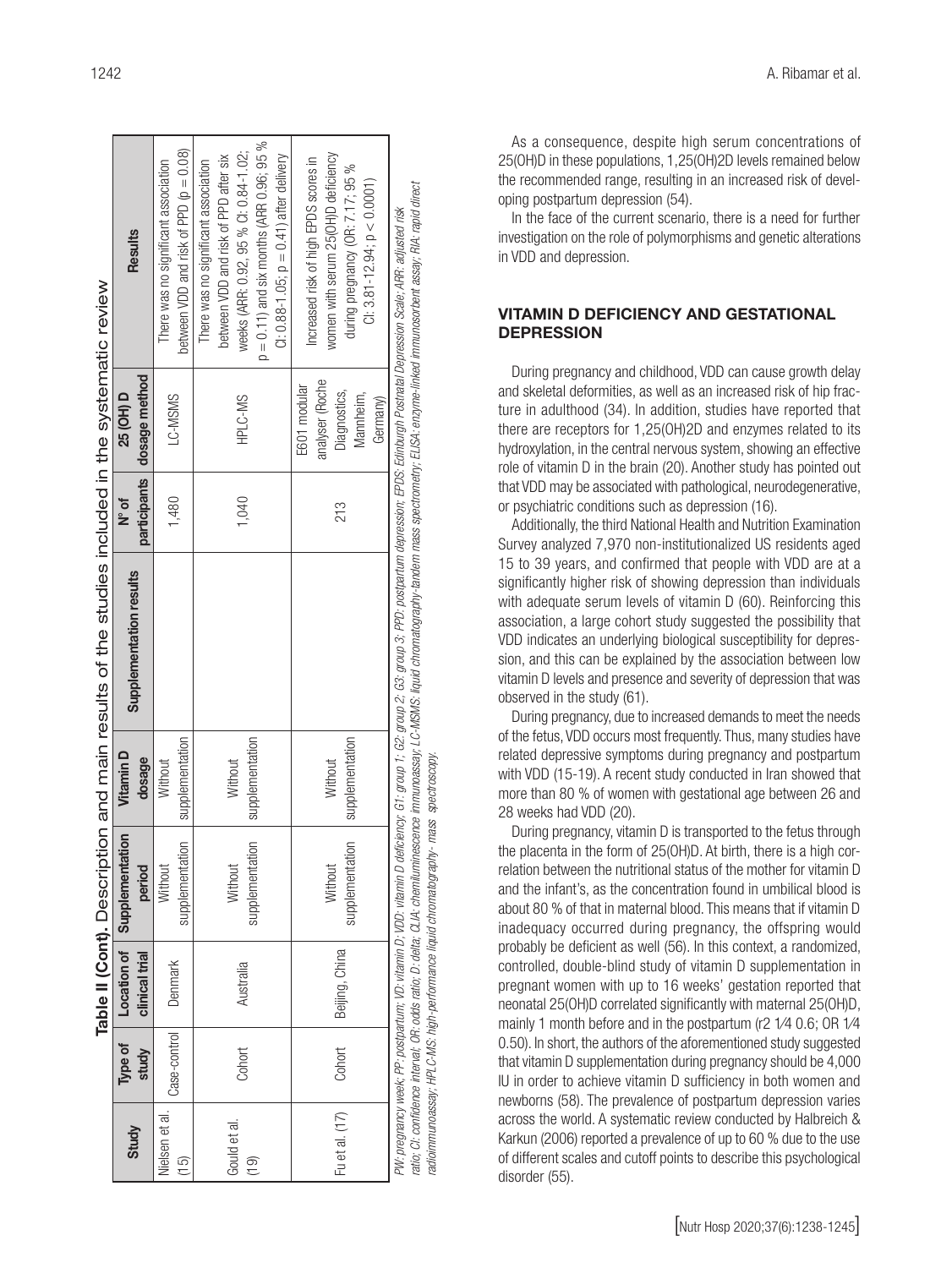Worldwide, the predictors of postpartum depression vary. Maternal-social support, family history, demographic aspects, depression during or before pregnancy, and socioeconomic status are some of these factors (16). Additionally, studies have suggested that depression during or before pregnancy may be seen as a predictor of postpartum depression (56,16).

# SUPPLEMENTATION OF VITAMIN D AND GESTATIONAL AND POSTPARTUM **DEPRESSION**

A cross-sectional study in 4,101 Dutch women reported that women with VDD showed a significantly higher prevalence and increased depressive symptoms during pregnancy when compared to women with adequate concentrations of vitamin D (OR = 1.48; 95 % CI, 1.13-1.95) (16).

In relation to supplementation during pregnancy, Varizi et al. (20) conducted a randomized study in Iran with pregnant women who received daily supplementation with 2,000 IU of vitamin D3 from the  $26<sup>th</sup>$  to the  $28<sup>th</sup>$  week of pregnancy until delivery. Initially, no correlation was observed between 25(OH)D concentrations and depression scores (Edinburgh-EPDS); however, after the 38<sup>th</sup> and the 40<sup>th</sup> week of pregnancy and in the postpartum period, significant differences in depression grade were observed in women who received supplementation when compared to the control group ( $p = 0.01$ ). The study concluded that daily supplementation with 2,000 IU of vitamin D3 throughout the entire pregnancy was effective in reducing the levels of perinatal depression. Nonetheless, more studies are needed to assess the risk of depression in women during the postpartum period.

The findings on the relationship between serum vitamin D levels and postpartum depression (PPD) are conflicting. It has been speculated that the serum concentrations of 25(OH)D have an inverse association with PPD (15).

Murphy et al. (21) have evaluated the serum concentrations of vitamin D in 97 women during the postpartum period. It was observed that low serum vitamin D concentrations during pregnancy are related to high EPDS scores. Gur et al. (14) have studied women in the first pregnancy week, and in the first and sixth month postpartum, making also use of the EPDS, and found that serum vitamin D deficiency may be associated with the highest risk for depressive symptoms in the postpartum. In agreement with this, Robinson et al. (18) have evaluated women in the first three days of the postpartum period, and found that serum vitamin D deficiency in the second trimester of pregnancy was related to an increased risk of depression (OR =  $2.19$ ,  $95\%$  Cl =  $1.26$ ,  $3.78$ ).

On the other hand, Nielsen et al. (15) have not found a significant association between vitamin D deficiency and PPD risk. Another finding concerns the study of Gould et al. (2015), which evaluated the relationship between 25(OH)D concentration in the umbilical cord at birth and PPD after six weeks and six months postpartum, and found no significant association (19).

As far as supplementation is concerned, Fu et al. (17) have evaluated women between 24 and 48 hours postpartum, and observed an increased risk of high EPDS scores among women with serum 25(OH)D deficiency during pregnancy ( $OR = 7.17$ ; 95 % CI: 3.81-12.94; *p* < 0.0001). Based on that finding, they suggest that the use of vitamin supplementation during pregnancy may reduce the occurrence of PPD. In agreement with the above, Murphy et al. (21) have used supplementation in three different protocols: 400, 2,000, and 6,000 IU, reporting a lower risk of postpartum depression among the women supplemented with the higher concentrations of vitamin D.

These findings suggest that an association between serum vitamin D concentrations during pregnancy and the occurrence of postpartum depression has not been positively established yet, and that more studies are needed for understanding the mechanisms that may mediate it. Regarding mental health, albeit there is no universal consensus about a treatment cutoff point, supplementation is recommended during pregnancy to maintain concentrations within a range of  $> 30-50$  ng/mL, which is seemingly sufficient to avoid the adverse effects of deficiency (18,59). In addition, the amount of information available to date suggests that the use of vitamin D supplementation during pregnancy has proven a promising strategy for reducing postpartum depression.

### **CONCLUSION**

The present study found a possible relationship between VDD and a greater predisposition to the occurrence of depression during pregnancy and postpartum. Additionally, it was possible to observe that supplementation with vitamin D has been reported to be a promising strategy for reducing the risk of depressive symptoms during these biological periods.

However, more studies are needed to determine whether vitamin D deficiency is one of the risk factors for gestational and postpartum depression, or if it is more an effect than a cause of these. We emphasize the importance of having more randomized controlled trials evaluating vitamin D supplementation throughout gestational trimesters and it is impact on both gestational and postpartum depression, in addition to assessing the recommended and safe dosage of vitamin D required to maintain serum vitamin D concentrations and prevent these symptoms during this period.

#### **REFERENCES**

- 1. Lima MOP, Tsunechiro MA, Bonadio IC, Murata M. Sintomas depressivos na gestação e fatores associados: estudo longitudinal. Acta Paul Enferm 2017;30(1):39-46. DOI: 10.1590/1982-0194201700007
- 2. Moraes IGS, Pinheiro RT, Silva RAD, Horta BL. Prevalência da depressão pós-parto e fatores associados. Rev Saúde Publ 2006;40(1):65-70. DOI: 10.1590/S0034-89102006000100011
- 3. Venkatesh KK, Nadel H, Blewett D, Freeman MP, Kaimal AJ, Riley LE. Implementation of universal screening for depression during pregnancy: feasibility and impact on obstetric care. Am J Obstet Gynecol 2016;215(4)517. DOI: 10.1016/j.ajog.2016.05.024
- 4. Szegda K, Markenson G, Bertone-Johnson ER, Chasan-Taber L. Depression during pregnancy: a risk factor for adverse neonatal outcomes? A critical review of the literature. J Matern Fetal Neonatal Med 2014;27(9):960-7. DOI: 10.3109/14767058.2013.845157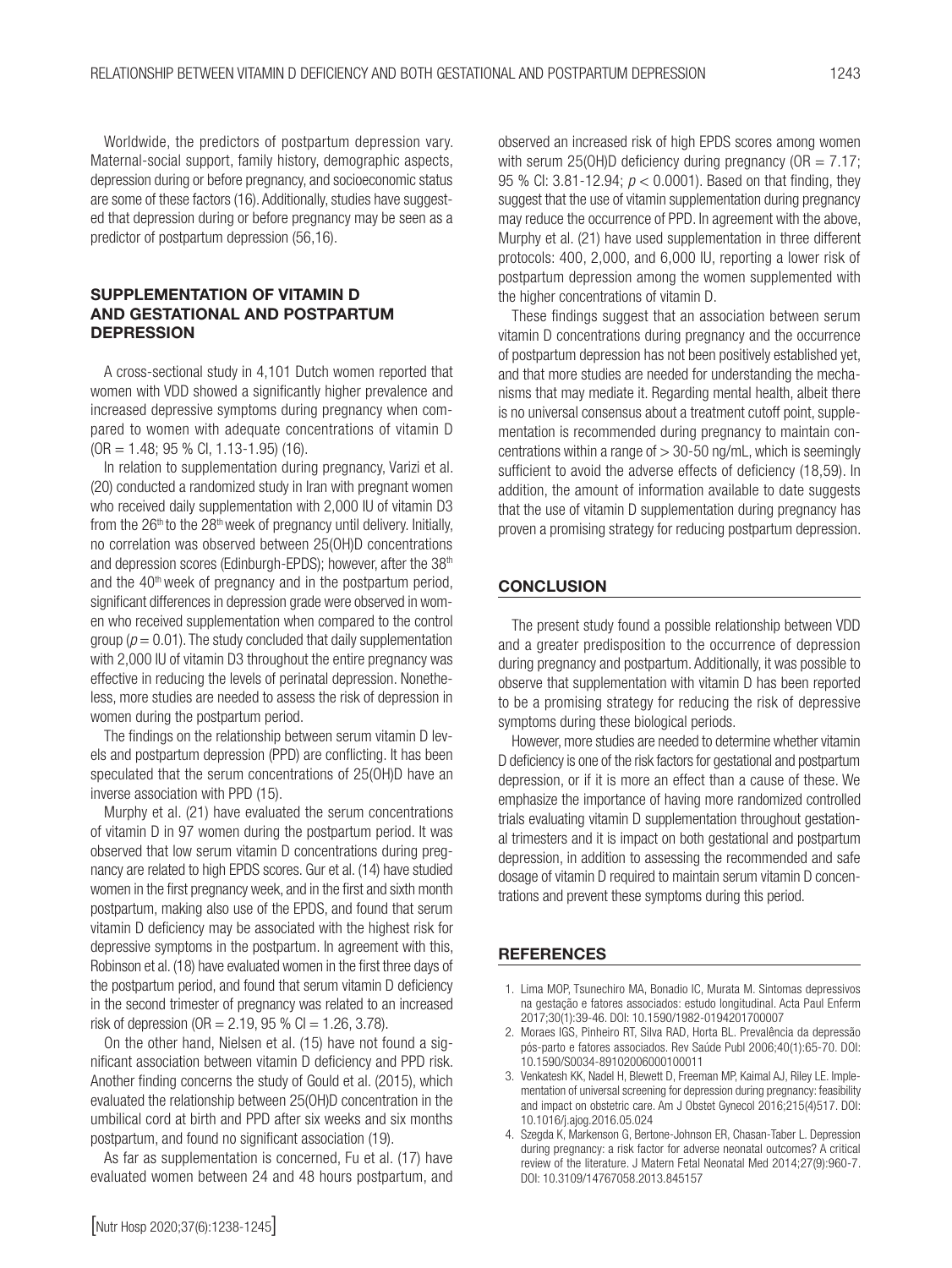- 5. Hu R, Li Y, Zhang Z, Yan W. Antenatal depressive symptoms and the risk of preeclampsia or operative deliveries: a meta-analysis. PLoSOne 2015;10(3):e0119018. DOI: 10.1371/journal.pone.0119018
- 6. Polak MA, Houghton LA, Reeder AI, Harper MJ, Conner TS. Serum 25-Hydroxyvitamin D Concentrations and Depressive Symptoms among Young Adult Men and Women. Nutrients 2014;6(11):4720-30. DOI: 10.3390/nu6114720
- 7. Anglin RES, Samaan Z, Walter SD, McDonald SD. Vitamin D deficiency and depression in adults: Systematic review and meta-analysis. Br J Psychiatry 2013;202(02):100-7. DOI: 10.1192/bjp.bp.111.106666
- 8. Chao YS, Ekwaru JP, Ohinmaa A, Griener G, Veugelers PJ. Vitamin D and health-related quality of life in a community sample of older Canadians. Qual Life Res 2014;23:2569-75. DOI: 10.1007/s11136-014-0696-6
- 9. Vinkhuyzen AAE; Eyles DW, Burne TH, Blanken LME, Kruithof CJ, Verhulst F, et al., Prevalence and predictors of vitamin D deficiency based on maternal mid-gestation and neonatal cord bloods. J Steroid Biochem Mol Bio 2016;164:161-7. DOI: 10.1016/j.jsbmb.2015.09.018
- 10. Sparling TM, Nesbitt RC, Henschke N, Gabrysch S. Nutrients and perinatal depression: a systematic review, J Nutr Sci 2017;20;6:61. DOI: 10.1017/ jns.2017.58
- 11. Miyake Y, Tanaka K, Okubo H, Sasaki S, Arakawa M. Dietary vitamin D intake and prevalence of depressive symptoms during pregnancy in Japan. Nutrition 2015;31:160-5. DOI: 10.1016/j.nut.2014.06.013
- 12. Eyles DW, Smith S, Kinobe R, Hewison M, McGrath JJ. Distribution of the vitamin D receptor and 1alpha-hydroxylase in human brain. J Chem Neuro anat 2005;29(1):21-30. DOI: 10.1016/j.jchemneu.2004.08.006
- 13. Holick MF, Binkley NC, Bischoff-Ferrari HA, Gordon CM, Hanley DA, Heaney RP, et al. Evaluation, treatment, and prevention of vitamin D deficiency: An Endocrine Society clinical practice guideline. J Clin Endocrinol Metab 2011;96(7):1911-30. DOI: 10.1210/jc.2011-0385
- 14. Gur EB, Gokduman A, Turan GA, Tatar S, Hepyilmaz I, Zengin EB, et al. Mid-Pregnancy vitamin D levels and postpartum depression. Eur J Obstet Gynecol Reprod Biol 2014;179:110-6. DOI: 10.1016
- 15. Nielsen NO, Strom M, Boyd HA, Andersen EW, Wohlfahrt J, Lundqvist M, et al. Vitamin D status during pregnancy and the risk of subsequent postpartum depression: A case- Control Study. PLoSOne 2013;8(11):e80686. DOI: 10.1371
- 16. Brandenbarg J, Tanja GMV, Geertje G, Van Eijsden M. Maternal early-pregnancy vitamin D status is associated with maternal depressive symptoms in the Amsterdam Born Children and Their Development cohort. Psychosomatic Medicine 2012;74(7):751-7. DOI: 10.1097/PSY.0b013e3182639fdb
- 17. Fu CW, Liu JT, Tu WJ, Yang JQ, Cao Y. Association between serum 25-hydroxyvitamin D levels measured 24 hours after delivery and postpartum depression. BJOG 2015;122(12):1688-94. DOI: 10.1111/1471-0528.13111
- 18. Robinson M, Whitehouse AJ, Newnham JP, Gorman S, Jacoby P, Holt BJ, et al. Low maternal serum vitamin D during pregnancy and the risk for postpartum depression symptoms. Arch Womens Ment Health 2014;17(3):213-9. DOI: 10.1007/s00737-014-0422-y
- 19. Gould JF, Anderson AJ, Yelland LN, Smithers LG, Skeaff CM, Gibson RA, et al. Association of cord blood vitamin D at delivery with postpartum depression in Australian women. Aust N Z J Obstet Gynaecol 2015;55(5):446-52. DOI: 10.1111
- 20. Varizi F, Nasiri S, Tavana Z, Dabbaghmanesh MH, Sharif F, Jafari P. A randomized controlled trial of vitamin D supplementation on perinatal depression: in Iranian pregnant mothers, BMC Pregnancy and Childbirth 2016;16:239. DOI: 10.1186/s12884-016-1024-7
- 21. Murphy PK, Mueller M, Hulsey TC, Ebeling MD, Wagner CL. An exploratory study of postpartum depression and vitamin D. J AM Psychiatr Nurses Assoc 2010;16(3):170-7. DOI: 10.1177/1078390310370476
- 22. Berridge MJ. Vitamin D and Depression. Pharmacol Rev 2017;69:80-92. DOI: 10.1124/pr.116.013227
- 23. Hoogendijk WJ, Lips P, Dik MG, Deeg DJ, Beekman AT, Penninx BW. Depression is associated with decreased 25-hydroxyvitamin D and increased parathyroid hormone levels in older adults. Arch Gen Psychiatry 2008;65(5):508- 12. DOI: 10.1001/archpsyc.65.5.508
- 24. Stewart R, Hirani V. Relationship between vitamin D levels and depressive symptoms in older residents from a national survey population. Psychosom Med 2010;72(7):608-12. DOI: 10.1097
- 25. Chan R, Chan D, Woo J, Ohlsson C, Mellström D, Kwok T, et al. Association between serum 25-hydroxyvitamin D and psychological health in older Chinese men in a cohort study. J Affect Disord 2011;130(1-2):251-9. DOI: 10.1016/j.jad.2010.10.029
- 26. Gracious BL, Finucane TL, Friedman-Campbell M, Messing S, Parkhurst MN. Vitamin D deficiency and psychotic features in mentally ill adolescents: a cross-sectional study. BMC Psychiatry 2012;12:38. DOI: 10.1186/1471- 244X-12-38
- 27. Black LJ, Jacoby P, Allen KL, Trapp GS, Hart PH, Byrne SM, et al. Low vitamin D levels are associated with symptoms of depression in young adult males. Aust N Z J Psychiatry 2014;48(5):464-71. DOI: 10.1177/0004867413512383
- 28. Grudet C, Malm J, Westrin A, and Brundin L. Suicidal patients are deficient in vitamin D, associated with a pro-inflammatory status in the blood. Psycho neuro endocrinology 2014;50:210-9. DOI: 10.1016/j.psyneuen.2014.08.016
- 29. Von Känel R, Fardad N, Steurer N, Horak N, Hindermann E, Fischer F et al. Vitamin D deficiency and depressive symptomatology in psychiatric patients hospitalized with a current depressive episode: A factor analytic study. PLo-SOne 2015;10(9):e0138550. DOI: 10.1371/journal.pone.0138550
- 30. Kerr DC, Zava DT, Piper WT, Saturn SR, Frei B, Gombart AF. Associations between vitamin D levels and depressive symptoms in healthy young adult women. Psychiatry Res 2015;227(1):46-51. DOI: 10.1016/j.psychres.2015.02.016
- 31. Brouwer-Brolsma EM, Dhonukshe-Rutten RA, Van Wijngaarden JP, van der Zwaluw NL, Sohl E, In't Veld PH, et al. Low vitamin D status is associated with more depressive symptoms in Dutch older adults. Eur J Nutr 2016;55(4):1525-34. DOI:10.1007/s00394-015-0970-6
- 32. Moy FM, Hoe VC, Hairi NN, Vethakkan SR, Bulgiba A. Vitamin D deficiency and depression among women from an urban community in a tropical country. Public Health Nutr 2016;20(10):1-7. DOI: 10.1017/S1368980016000811
- 33. Wilkins C, Sheline Y, Roe C, Birge S, Morris J. Vitamin D deficiency is associated with low mood and worse cognitive performance in older adults. Am J Geriatr Psychiatry 2006;14(12):1032-40. DOI: 10.1097/01. JGP.0000240986.74642.7c
- 34. Parker, Brotchie H, Graham RK. Vitamin D and Depression. J Affect Disord 2017;15;208:56-61. DOI: 10.1016
- 35. Sanfey AG. Social decision-making: insights from game theory and neuroscience. Science 2007;26:598-602. DOI: 10.1126/science.1142996
- 36. Way BM, Lacan G, Fairbanks L A, Melega W P. Architectonic distribution of the serotonin transporter within the orbitofrontal cortex of the vervet monkey. Neuroscience 2007;148(4):937-48. DOI: 10.1016/j.neuroscience.2007.06.038
- 37. Patrick RP, Ames BN. Vitamin D and the omega-3 fatty acids control serotonin synthesis and action, part 2: relevance for ADHD, bipolar disorder, schizophrenia, and impulsive behavior. FASEB J 2015;29(6):2207-22. DOI: 10.1096/ fj.14-268342
- 38. Guidotti A, Auta J, Chen Y, Davis JM, Dong E, Gavin DP, et al. Epigenetic GABAergic targets in schizophrenia and bipolar disorder. Neuropharmacology 2010;60(7-8):1007-16. DOI: 10.1016/j.neuropharm.2010.10.021
- 39. Rajkowska G, O'Dwyer G, Teleki Z, Stockmeier CA, Miguel-Hidalgo JJ. GABAergic neurons immunoreactive for calcium binding proteins are reduced in the prefrontal cortex in major depression. Neuropsychopharmacology 2007;32(2):471-82. DOI: 10.1038/sj.npp.1301234
- 40. Maciag D, Hughes J, O'Dwyer G, Pride Y, Stockmeier CA, Sanacora G, et al. Reduced density of calbindin immunoreactive GABAergic neurons in the occipital cortex in major depression: relevance to neuroimaging studies. Biol Psychiatry 2010;67(5):465-70. DOI: 10.1016/j.biopsych.2009.10.027
- 41. Tsankova N, Renthal W, Kumar A, Nestler EJ. Epigenetic regulation in psychiatric disorders. Nat Rev Neurosci 2007;8(5):355-67. DOI: 10.1038/nrn2132
- 42. Saavedra K, Molina-Márquez AM, Saavedra N, Zambrano T, Salazar LA. Epigenetic modifications of major depressive disorder. Int J Mol Sci 2016;17(8):1279. DOI: 10.3390/ijms17081279
- 43. de Viragh PA, Haglid KGMR, Celio MR. Parvalbumin increases in the caudate putamen of rats with vitamin D hypervitaminosis. Proc Natl AcadSci USA 1989;86(10):3887-90.
- 44. Alexianu ME, Robbins E, Carswell S, Appel SH. 1-Alpha-25-dihydroxyvitamin D3-dependent up-regulation of calcium-binding proteins in motoneuron cells. J Neurosci Res 1998;51(1):58-66. DOI: 10.1002/(SICI)1097-4547(199801 01)51:1<58::AID-JNR6>3.0.CO;2-K
- 45. Pérez AV, Picotto G, Carpentieri AR, Rivoira MA, Peralta López ME, Tolosa de Talamoni NG. Mini review on regulation of intestinal calcium absorption. Emphasis on molecular mechanisms of transcellular pathway. Digestion 2008;77(1):22-34. DOI: 10.1159/000116623
- 46. Wasserman RH. Vitamin D and the dual processes of intestinal calcium absorption. J Nutr 2004;134(11):3137-9. DOI: 10.1093/jn/134.11.3137
- 47. Dubovsky SL. Calcium antagonists in manic-depressive illness. Neuropsychobiology 1993;27(3):184-92. DOI: 10.1159/000118978
- 48. Uitterlinden AG, Fang Y, Van Meurs JB, Pols HA, Van Leeuwen JP. Genetics and biology of vitamin D receptor polymorphisms. Gene 2004;338(2):143-56. DOI: 10.1016/j.gene.2004.05.014
- 49. Can MS, Baykan H, Baykan O, Erensoy N, Karlidere T. Vitamin D levels and Vitamin D Receptor Gene Polymorphism in Major Depression. Psychiatr Danub 2017;29(2)179-85.